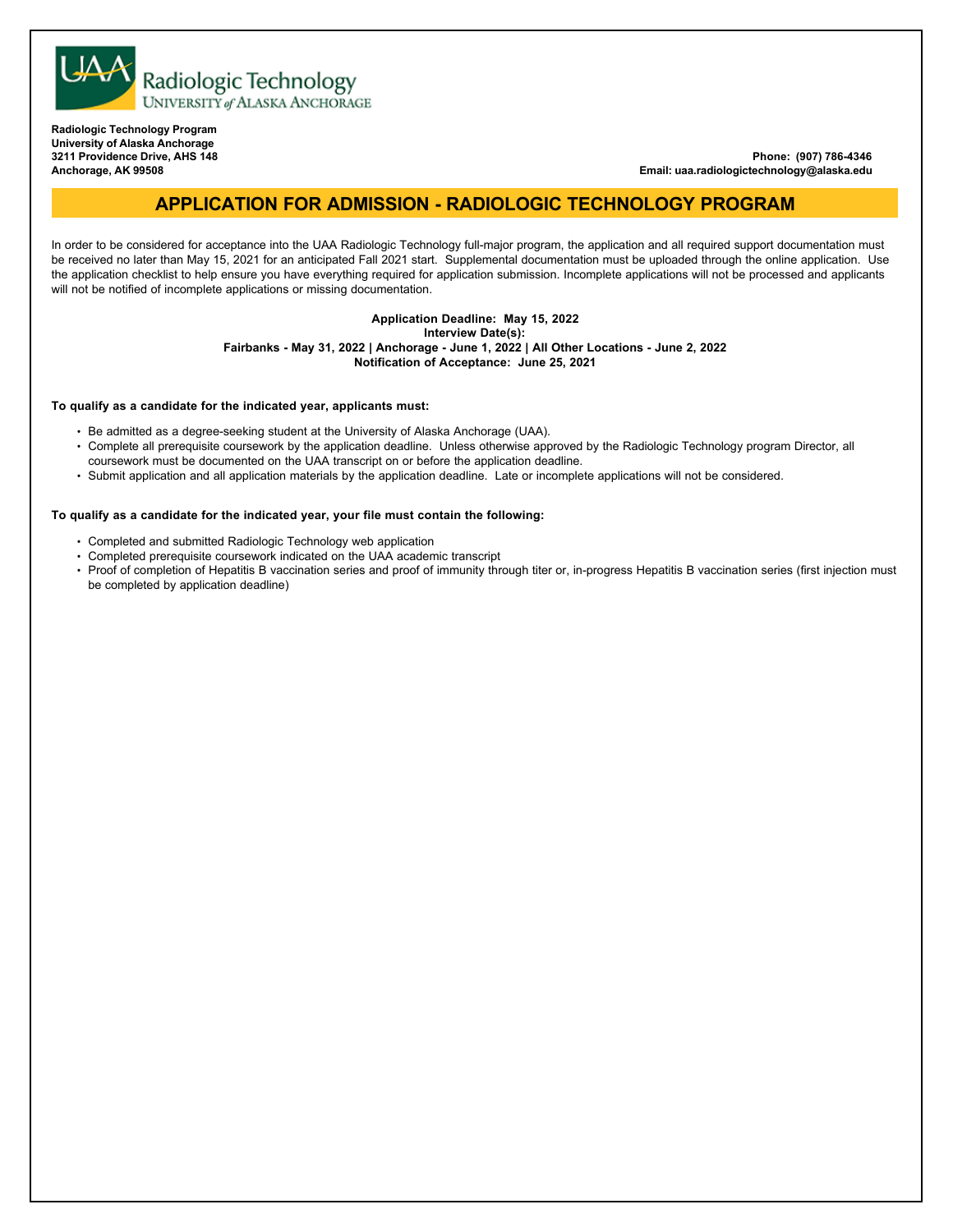

**University of Alaska Anchorage 3211 Providence Drive, AHS 148 Anchorage, AK 99508**

**Phone: (907) 786-4346 Email: uaa.radiologictechnology@alaska.edu**

# **APPLICATION FOR ADMISSION - RADIOLOGIC TECHNOLOGY PROGRAM**

| <b>Student Information</b>                                                                            |              |                                        |                                                                                                                                                        |                                                                                                                                                                     |
|-------------------------------------------------------------------------------------------------------|--------------|----------------------------------------|--------------------------------------------------------------------------------------------------------------------------------------------------------|---------------------------------------------------------------------------------------------------------------------------------------------------------------------|
| Sudent Last Name:                                                                                     |              | <b>Student First Name:</b>             |                                                                                                                                                        | Middle<br>Initial:                                                                                                                                                  |
| UA Student ID Number:                                                                                 |              | <b>UAA Preferred Email</b><br>Address: |                                                                                                                                                        |                                                                                                                                                                     |
| Preferred Telephone<br>Number:                                                                        |              |                                        |                                                                                                                                                        |                                                                                                                                                                     |
| Please acknowledge below that you are aware of this policy.                                           |              |                                        | see these instructions to set up email forwarding. If you have additional questions, please contact the UAA IT Services Call Center at (907) 786-4646. | Communication from the Radiologic Technology Program is sent to the email address above. If the email listed above is not your preferred email address, please      |
| * © I acknowledge that communications will be sent to the email above.                                |              |                                        |                                                                                                                                                        |                                                                                                                                                                     |
| Previous Name(s):                                                                                     |              |                                        |                                                                                                                                                        | 1. If you will be submitting documents and or/records under a previous name, please list the previous names that will appear on document (s)/record(s):             |
|                                                                                                       |              |                                        |                                                                                                                                                        |                                                                                                                                                                     |
| 2. I am admitted as an undergraduate degree-seeking student at the University of Alaska<br>Anchorage: |              |                                        | Please Select --                                                                                                                                       |                                                                                                                                                                     |
| 3. What is your current degree and major?                                                             |              |                                        |                                                                                                                                                        |                                                                                                                                                                     |
| year. Select one of the following sites:                                                              | $\checkmark$ |                                        |                                                                                                                                                        | 5. Students are permitted to submit their application for consideration at a single site. Please check the program website for available sites for your application |
|                                                                                                       |              |                                        |                                                                                                                                                        |                                                                                                                                                                     |
|                                                                                                       |              |                                        |                                                                                                                                                        |                                                                                                                                                                     |
|                                                                                                       |              |                                        |                                                                                                                                                        |                                                                                                                                                                     |
|                                                                                                       |              |                                        |                                                                                                                                                        |                                                                                                                                                                     |
|                                                                                                       |              |                                        |                                                                                                                                                        |                                                                                                                                                                     |
|                                                                                                       |              |                                        |                                                                                                                                                        |                                                                                                                                                                     |
|                                                                                                       |              |                                        |                                                                                                                                                        |                                                                                                                                                                     |
|                                                                                                       |              |                                        |                                                                                                                                                        |                                                                                                                                                                     |
|                                                                                                       |              |                                        |                                                                                                                                                        |                                                                                                                                                                     |
|                                                                                                       |              |                                        |                                                                                                                                                        |                                                                                                                                                                     |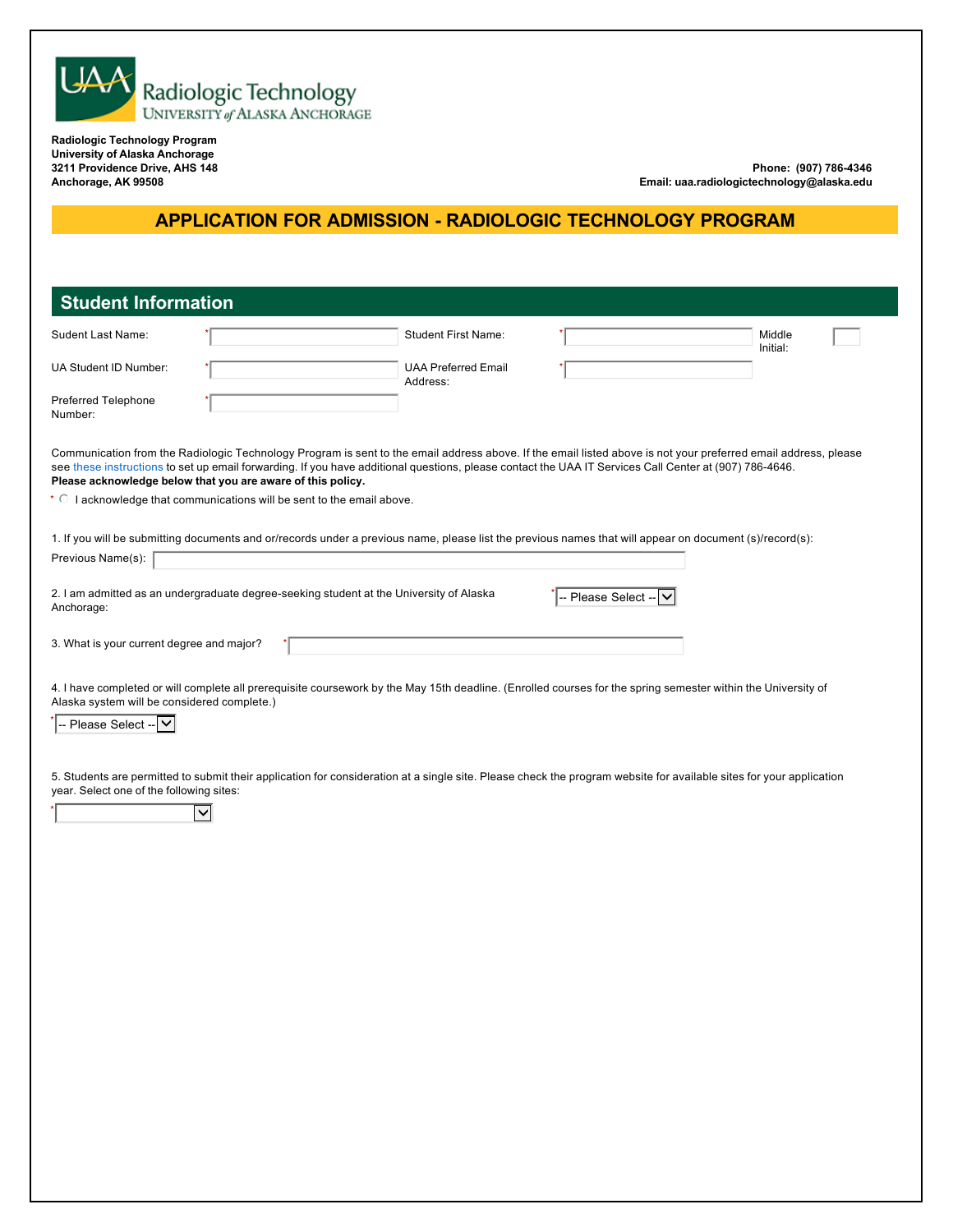6. The UAA Radiologic Technology Program will score candidates' coursework based on what is available on the UAA transcript. Unless otherwise approved by a faculty advisor, all transfer coursework for the coursework detailed below must be accounted for on the UAA transcript no later than the end of the University of Alaska Spring academic term.

### **Prerequisites Courses (required)**

- BIOL A111/L Human Anatomy & Physiology I
- BIOL A112/L Human Anatomy & Physiology II
- MA A101 Medical Terminology

Completion of the prerequisite courses as listed above must be complete in order meet minimum eligibility requirements. Applicants are strongly encouraged to complete general degree requirements in order to increase competitiveness in program selection process. Please check the website for more information.

Are you currently enrolled in any prerequisite courses?

| $\star$<br>Please S<br>:aloot<br>.<br>. SEIECL --<br>.<br>. |  |  |
|-------------------------------------------------------------|--|--|
|-------------------------------------------------------------|--|--|

7. Have you attended any colleges other than the University of Alaska Anchorage (UAA)?  $\cdot$   $\vert$ -- Please Select --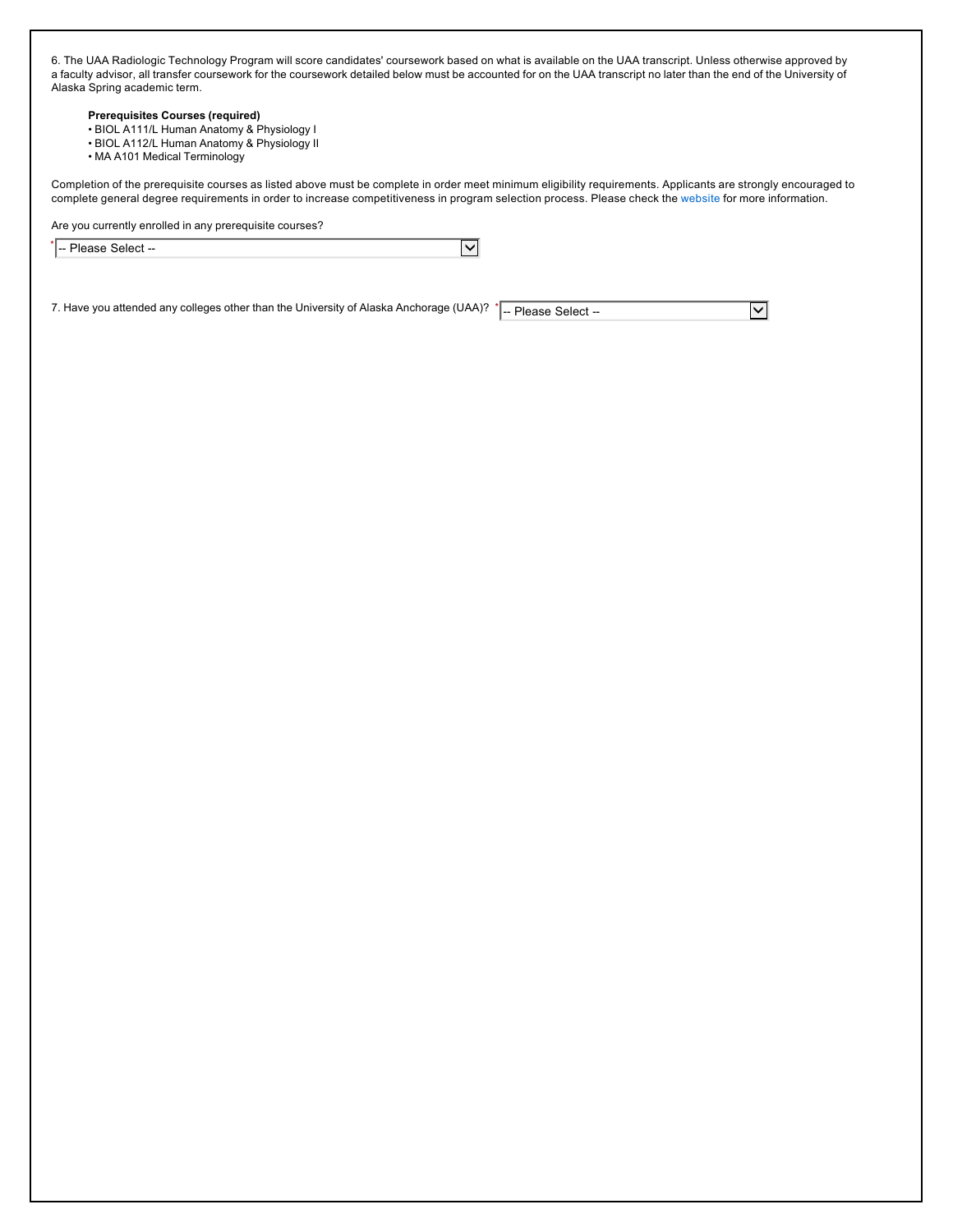\*The Radiologic Technology Program will be reviewing all transcripts received from other universities to determine the cumulative GPA. The cumulative GPA will be calculated using the GPA hours and quality points at each institution attended for an overall weighted cumulative GPA. Admissions to the program is competitive and the cumulative GPA will be used to determine final ranking of all applicants. Please see the application/score sheet for a review of this process.

If you have any questions or concerns about your cumulative GPA, please contact the College of Health Student Success Center at 786-1318 or uaa\_healthadvising@alaska.edu.

8. Upload documentation of one of the following medical records:

• Proof of completion of Hepatitis B vaccination series and proof of immunity through titer

OR

- Proof of in-progress Hepatitis B vaccination series (first injection must be completed by application deadline)
- 9. Have you previously applied to the UAA Radiologic Technology Program?

 $\overline{\phantom{a}}$  -- Please Select -- $\boxed{\smile}$ 

\*

10. Once admitted to the UAA Radiologic Technology Program, students will be required to provide the following:

- Proof of completion of all required immunizations.
- Proof of completion of current Basic Life Support (BLS) certification.
- Proof of medical insurance.
- Proof of drug screen if required by clinical site.
- FBI & State of Alaska criminal background check and fingerprinting. Information will be provided by the program after selection is made. This must be completed prior to the start of classes. Due to clinical site requirements, any applicant that has been convicted of a misdemeanor or felony may not be eligible for clinical placement, which will prevent academic progress and degree completion. Certification and licensure processes may also be impacted by results of a criminal background check. Applicants are encouraged to address any concerns regarding the background check requirement prior to application.

\* ⊡ I acknowledge that the above listed documents are required by the UAA Radiologic Technology Program upon admission to the program.